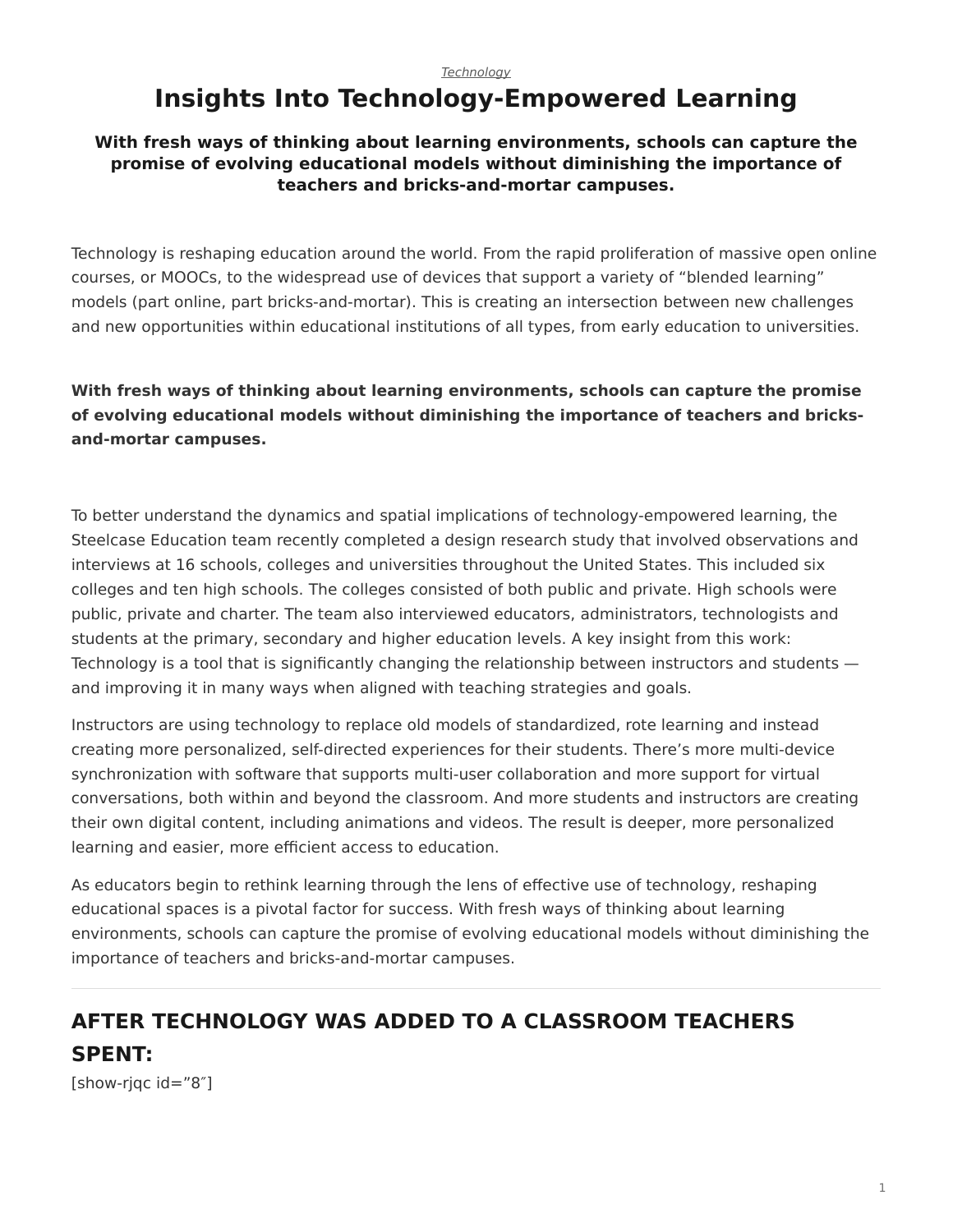*Source: Pennsylvania State's College of Education evaluation of the Pennsylvania Department of Education "Classroom of the Future" program.*

Based on its study, the Steelcase research team has identified six key insights to help educators consider spatial responses to the technology revolution that is now well underway in learning.

## **1) PERSON-TO-PERSON CONNECTIONS REMAIN ESSENTIAL FOR SUCCESSFUL LEARNING.**

Early signals from several studies suggest that blended learning is better learning. One prominent example: A 2010 U.S. Department of Education study found that instruction combining online and faceto-face elements had an advantage over purely face-to-face or purely online learning, and neither mode produced better results over the other on its own. In fact, the learning outcomes for students in purely online conditions and purely face-to-face conditions were equivalent. (U.S. Department of Education, Office of Planning, Evaluation, and Policy Development, 2010.)

Educators have long known that schools engender social learning as well as cognitive learning, and many studies have validated that. Recently, for example, in a pilot study of a blended learning high school class, four key elements were identified as important for the role of the teacher: fostering a culture of hard work and persistence, monitoring students throughout the class period for motivation and learning, personalizing instruction and intervening when students are struggling, and building personal relationships of trust and caring. The study was conducted by Envision Schools, Google and Stanford University (Greenberg, Medlock, & Stephens, 2011).

It's clear that learning happens best when people, technology and space are brought together in innovative ways. Even in higher education, despite abundant online instruction and discussion forums, there's evidence that many students still seek face time with their professors and each other as important components of learning. MOOC platforms are meeting the need for interaction by making it easier for students to meet through online social networking portals, grouped by geographical proximity so students have options to meet in person. One MOOC professor announces "office hours" at a coffee shop in his destination city whenever he travels, for students who want to meet him. Some community colleges are now creating blended courses using MOOC content, with the MOOC providing the online experience and the community college picking up the offline experience of professors interacting in person with students.

A joint study undertaken by Harvard and MIT in 2012 showed that students who had person-to-person interactions were more successful in a MOOC electronics course. Almost 155,000 people enrolled in the course, but just over 7,100 passed it and earned a certificate. Whether they collaborated offline with someone else taking the course, as 17.7% of the respondents reported, or with someone who teaches or has expertise in the subject matter of the course area, as 2.5% did, human interaction had a beneficial effect on the grades they earned, according to a published report of the study (Breslow, Pritchard, DeBoer, Stump, Ho, & Seaton, 2013).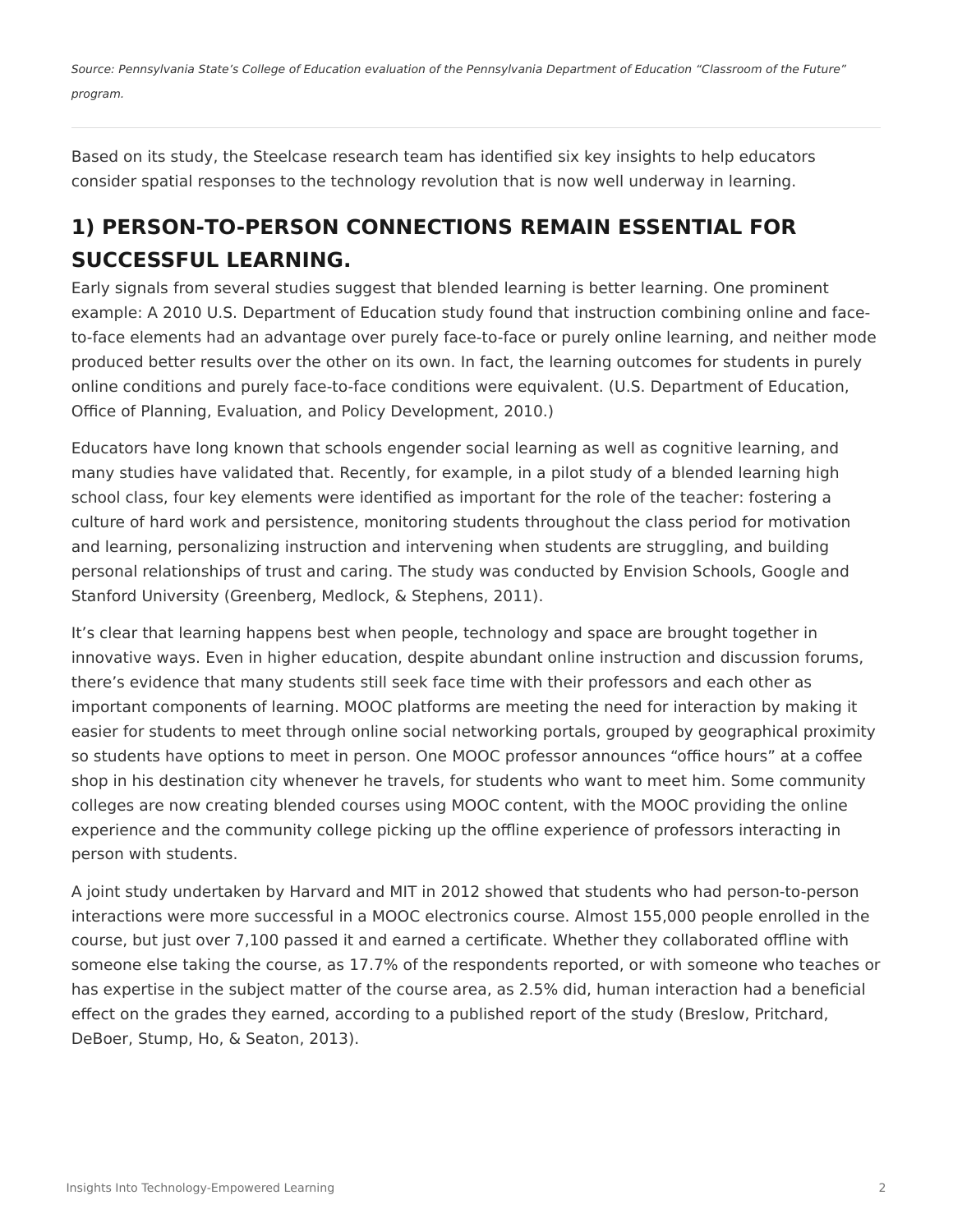As online learning continues to spread and more institutions develop MOOC-based programs for credit, higher-touch options should be explored for online students who want some interaction with faculty, albeit at a higher cost than no-touch or low-touch. The issue of how best to conduct assessments is another largely unexplored issue of MOOCs that may require a spatial solution, such as regional test centers.

## **2) TECHNOLOGY IS SUPPORTING RICHER FACE-TO-FACE INTERACTIONS AND HIGHER-LEVEL COGNITIVE LEARNING.**

Much of the information that only instructors possessed in the past is now available to students online, challenging the old model of educators presenting content and students absorbing it. As a result, progressive educators are now leveraging technology to create a different role for themselves in their classrooms. Instead of using class time to spoon-feed information, technology is helping instructors use their time with students to advance problem-solving, communication and collaboration: exactly the type of higher-order skills that leading education specialists and employers say should be the goals of education – going as far back as those who created the influential Bloom's taxonomy of learning objectives in 1956 (Bloom).

The "flipped classroom" model, in particular, demonstrates this shift to higher-order activities in the classroom by having students learn new content at home and then work through assigned problems in class with the teacher offering personalized guidance and interaction.

Technology along with professional development encourages changes in teaching styles. Data from an evaluation of Pennsylvania's Department of Education 'Classrooms for the Future' program showed that after technology was added to a classroom, teachers spent less time lecturing (35% pre compared to 22% post) and more time working with individuals (11% pre, 17% post) and with small groups (7% pre, 12% post) (Jobe & Peck, 2008).

As students become more engaged in hands-on activities and group work, spaces must support these activities. More mobility inside classrooms and often outside of classrooms, too, calls for flexible learning spaces that support varying activities and modes of learning. One high school principal in the Steelcase study expressed that, instead of classrooms with orderly, row-by-column desks, she needed "a messy room" for creative, generative learning. In a similar vein, the Envision Schools/Google/Stanford University study report states: "From observation, we concluded that good individual or team workspace is at a much higher premium than having direct sight-lines to the front of the room, and that flexible, configurable space will serve the blended classroom much better than traditional desks or tables." (Greenberg et al, 2011, p. 4)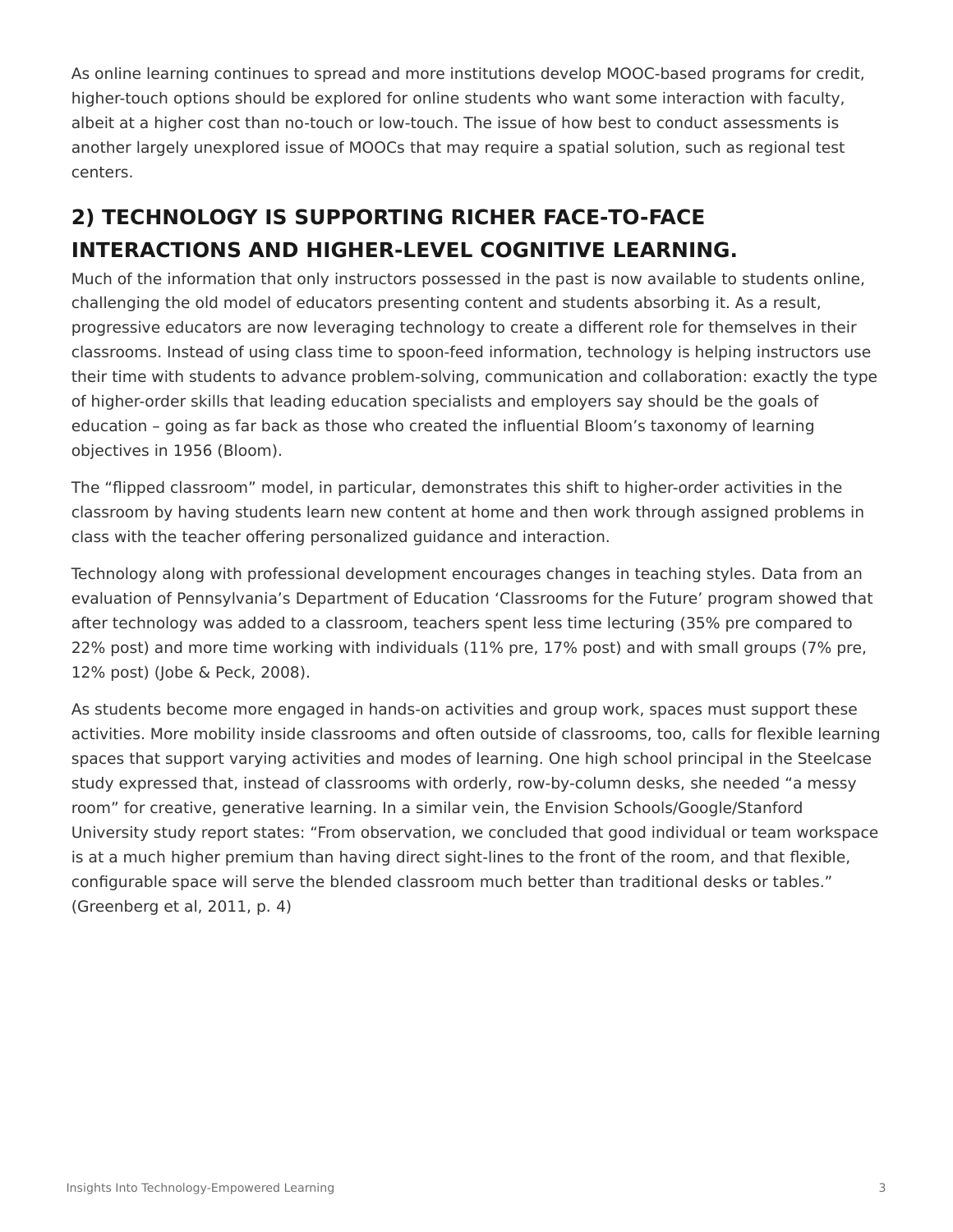## **3) INTEGRATING TECHNOLOGY INTO CLASSROOMS MANDATES FLEXIBILITY AND ACTIVITY-BASED SPACE PLANNING.**

With technology-enabled learning, students can progress through material at different paces and multiple subjects can all be taught in the same room. Because blended learning changes the role of the educator to become more of a facilitator and coach, teaching is often shoulder-to-shoulder, with multiple teachers acting as tutors and motivators to give directed support. In elementary-level blended learning experiences, there's a growing use of para-educators who work alongside teachers to manage online learning and help with classroom activities, much like graduate students in a university setting.

#### **With the right technology in learning spaces, digital and physical presences can complement each other and participate on nearly equal terms.**

Classrooms designed for a teacher to lecture at the front of the room are now being redefined to support self-directed work at computers as well as collaborative projects. Individual rooms are designed with multiple zones versus treated as one-type-fits-all, and different types of spaces are being created to support different types of activities. In the United States, even some kindergarten classes now have a separate zone for individual online work within the classroom. High schools and colleges are gaining efficiencies by repurposing computer labs to use as classrooms. Others are freeing up space previously used for classrooms, instead creating large open areas for self-directed learning. Moveable walls, screens and other flexible approaches to space division make it possible to create a range of spaces for different activities.

In all these instances, instructors are available to assist students as needed.

The need to shut out distractions in self-directed learning environments for focused work is emerging as an issue to solve. Adding screens, panels or dividers to student workstations is a relatively easy way to provide higher levels of privacy. These flexible approaches to space division also make it possible to create a range of spaces for different activities: group project work, group discussions, videoconferencing and one-on-one remote tutoring. They also help future-proof a facility as needs continue to evolve.

It's worth noting that, in addition to supporting successful learning, a range of spaces that support frequent movement throughout the day is positive for students' health, too.

Mounting evidence points to excessive sitting as a major contributor to rising obesity rates, and even short spurts of movement interspersed throughout the day are beneficial (Levine et al, 2005).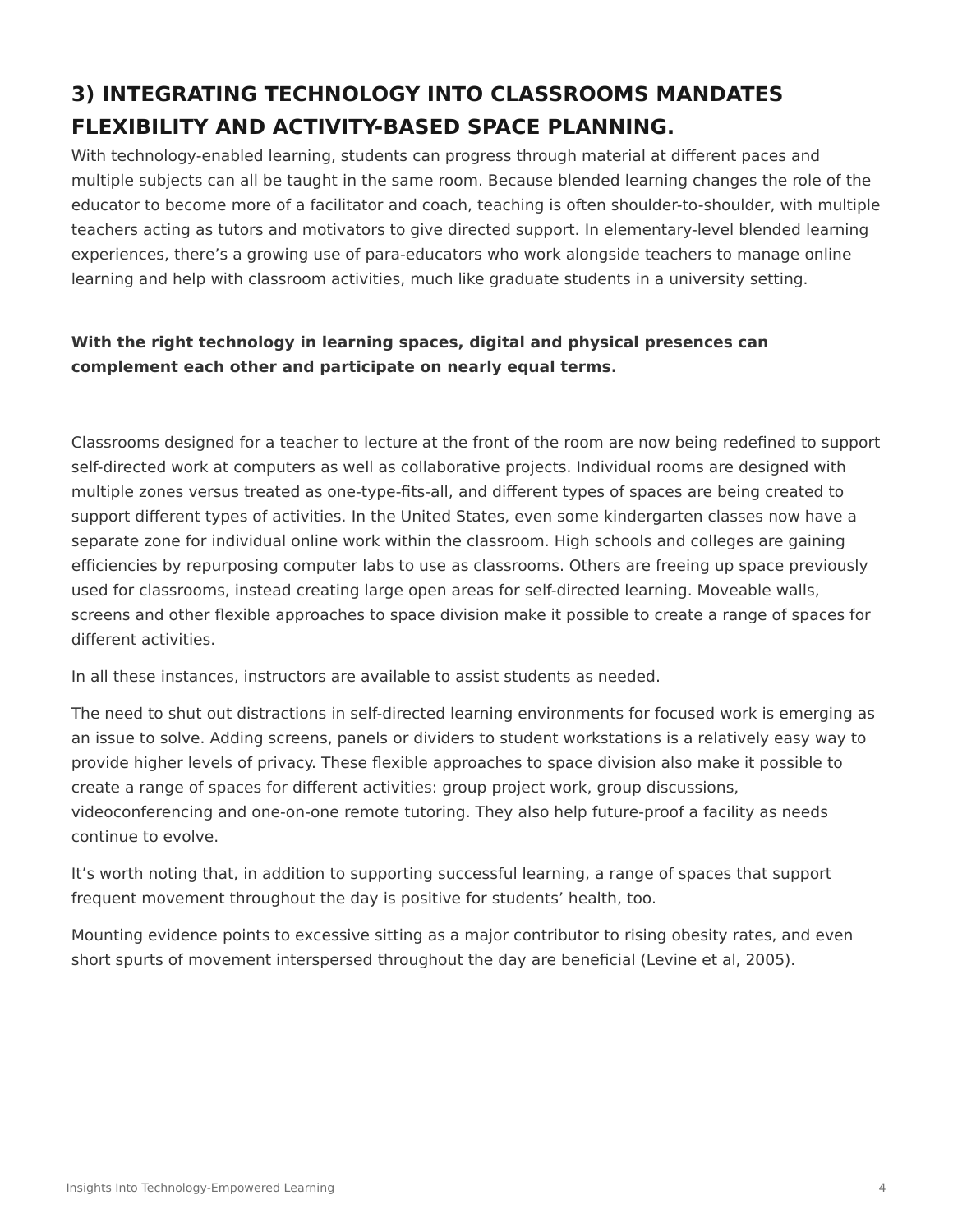### **4) SPATIAL BOUNDARIES ARE LOOSENING.**

As instructors become untethered from the front of the room, concepts of how to define a classroom space are expanding. During the past decade, colleges and universities have increasingly recognized the value of "in-between places" — i.e., informal areas outside classrooms where interaction tied to learning can occur. Now that concept has even more relevance.

Flexible spaces have become more important than ever. Classrooms with mobile tables and chairs, wider hallways to support more activities, cafés with whiteboards, lounges with informal seating and power connections, moveable walls so space can be easily divided and recombined — these are among the fast-emerging design imperatives for effective educational environments.

For some institutions, entire buildings and grounds are being used as "the classroom" — i.e., places where learning activities take place. Especially when using mobile technologies, students and teachers can choose different spaces according to their different needs, making spaces outside the classrooms an integral part of the learning experience, whether students are working alone, with peers or with instructors. Educators at schools that have adopted use of in-between spaces for learning say giving students choices and control is key. It helps students and teachers tailor learning experiences to their specific needs, prepares students for college where learning is typically dispersed in a variety of settings, and also helps institutions more fully use all their real estate.

## **5) SPACES MUST BE DESIGNED TO CAPTURE AND STREAM INFORMATION.**

Video is creating multiple new ways to capture and present content. Instructors' offices are being adapted to become "recording studios" for creating online content, and web cams are being added to classrooms to capture class activities. University professors are using videoconferencing to connect with subject matter experts around the world to further their research.

Although the use of video for capturing educator-generated content has become well known due to efforts such as Khan Academy and MOOCs, Steelcase researchers also discovered widespread use of video as an evaluation tool for student-presented content or demonstration of practical skills. By videotaping presentations of practical skills, students have the advantage of self-assessment in addition to feedback from peers and grading from the teacher. One innovative teacher in the Steelcase study used video as part of her grading process, giving students personally delivered feedback via video versus only marking up papers in red.

Videoconferencing capabilities are increasingly valued by groups of students. For team assignments or study groups, they often find videoconferencing more convenient and just as effective as everyone meeting together in person.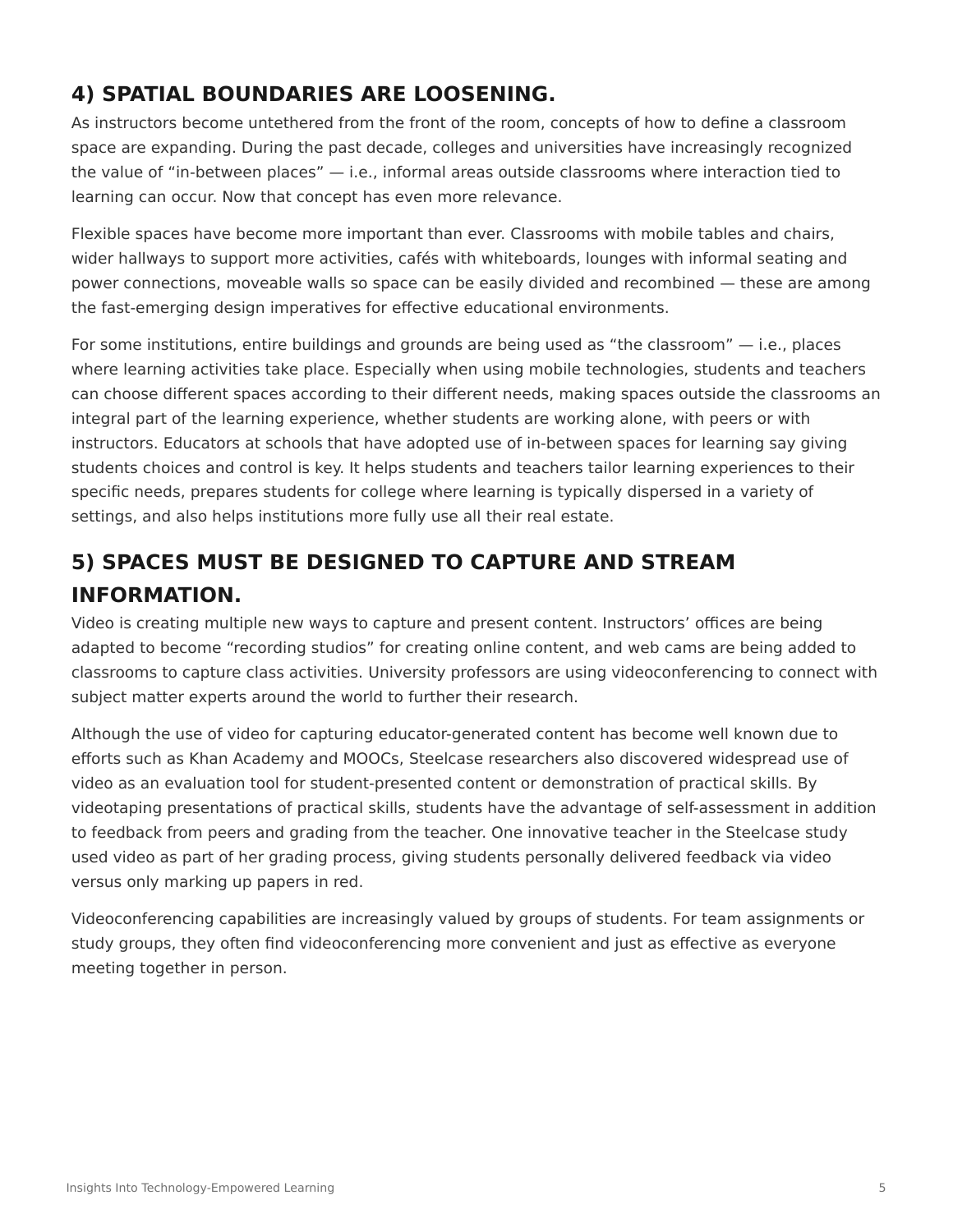Increasingly important investments for educational institutions to consider are video-conferencing capabilities that ensure remote participants can easily share information with those in the room plus creating spaces that support audio and lighting needs for creating video content. With the right technology in earning spaces, digital and physical presences can complement each other and participate on nearly equal terms.

### **6) HIGH-TECH AND LOW-TECH WILL COEXIST.**

Although technology developments will continue to revolutionize education, students and teachers haven't abandoned analog materials — and aren't expected to anytime soon.

Steelcase research confirmed that analog tools (i.e., tools that are non-digital such as whiteboards, paper, etc.) are increasingly used in tandem with digital tools to capture, visualize and share thought processes. While technology inclusion in lesson delivery is becoming a norm, whiteboards, paper and notebooks remain important tools for teaching and learning. Cognitive mapping research has shown that the physical process of writing and diagramming helps people learn and recall information, cementing their importance to learning in an increasingly digital world.

Schools will continue to need spaces designed to support the parallel use of analog and digital tools. Work surfaces, including tablet arms, should be large enough to support both the analog and digital tools that students use in class. Whiteboards should be affixed to multiple walls versus only at the front of the room, and mobile whiteboards for both student and faculty use offer distinct advantages.

### **NEW SPACES FOR NEW WAYS OF LEARNING**

More than ever, classrooms and [informal learning spaces](https://www.steelcase.com/spaces-inspiration/active-learning-spaces-in-between-spaces/) must be highly flexible to support the new behaviors of learning that are the direct result of new technologies. As rapid development occurs and new technologies impact the ways that knowledge is transferred and embodied, the time is right to refine both the processes of education and the places where it occurs. Through innovation, it's possible to bring the best of technology-empowered learning into bricks-and-mortar schools. The results can be positively transforming, for educators as well as their students.

### **BIBLIOGRAPHY**

Bloom B. S. (1956). Taxonomy of Educational Objectives, Handbook I: The Cognitive Domain. New York: David McKay Co Inc.

Breslow, L., Pritchard, D., DeBoer, J., Stump, G., Ho, A., & Seaton, D. (Summer 2013). Studying Learning in the Worldwide Classroom: Research into edX's First MOOC. Research & Practice in Assessment, 8, 13-25.

Greenberg, B., Medlock, L., & Stephens, D. (2011). Blend My Learning: Lessons Learned From a Blended Learning Pilot.

Jobe, H., Peck, K. (2008). Classrooms for the Future (CFF): Preliminary Results. [PowerPoint slides]